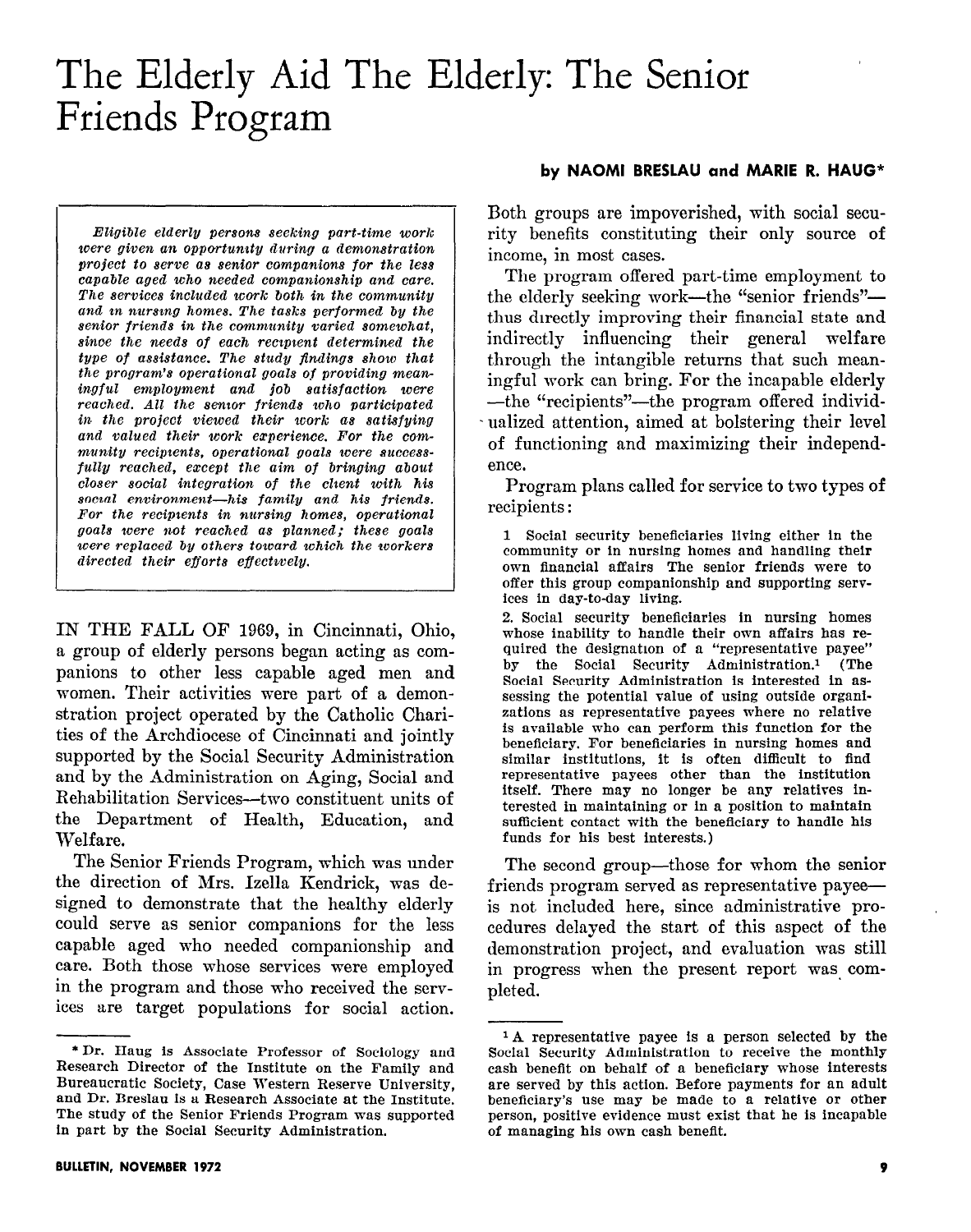In the entire program the objective was a one-to-one relationship with the client, made easier by the very small caseload of the senior friend. The emphasis was on friendship, not professionalism, and the workers were to follow diffuse guidelines rather than strict rules. This approach was believed to be appropriate for affecting the conditions of the incapable or marginally incapable aged. The nonprofessional recruits, themselves elderly and poor, were considered able to put themselves in the client's shoes and thus to be particularly suitable for the desired mode of service delivery.

In employing the aged to help other aged persons the demonstration agency aimed at affecting both the helpers and the helped. Those employed by the agency, as well as those who were ultimately to receive assistance, were its clients. The success of the agency's program was thus dependent on two related effects-directly on those hired and indirectly, through these intermediaries, on the recipients.

The demonstration agency had successfully operated a foster grandparents program before submitting an application for the senior friends project. The foster grandparents program offered older persons an opportunity both to obtain the satisfaction derived from helping young children and to earn some much needed income for themselves. The senior friends program was an attempt to apply the same concepts in another effort to help older persons in need. The success of the earlier program was a factor in the submission and approval of the application of the project for senior friends.

To evaluate the success of the demonstration in improving the lot of the elderly involved, an independent research project was undertaken by the Institute on the Family and the Bureaucratic Society in the Department of Sociology at Case Western Reserve University.

## SELECTION OF PARTICIPANTS

In the summer of 1969, a newspaper article carried a description of the planned senior friends program, with the information that eligible persons interested in becoming senior friends could apply to the agency for employment in this capacity. Eligibility requirements included an

income level of not more than \$3,000 a year for a couple and not more than \$2,400 a year for a single person, as well as certain personal qualifications specified by the agency. Twenty of those who applied were selected.

Recipients of senior friends service were located both in the community and in nursing homes.

Services in the community.-- A metropolitan housing project-a public high-rise apartment complex for the aged-was chosen by the agency to constitute the community setting. Resident managers of three buildings made referrals of the 23 elderly residents who were to constitute the community beneficiary group. Ten workers were assigned to this group, and regular service began early in September 1969.

Services in nursing homes.—The program director selected three nursing homes to receive the services of the senior friends. Under agreements with nursing-home personnel, a head nurse in each institution was expected to act as a coordinator responsible for making referrals of patients to the senior friends and for supervising day-to-day program activities. Forty-four patients of these nursing homes made up the institutional group to whom the other 10 senior friends were assigned. In the middle of November 1969, services for this group began.

Comparison groups.-In order to evaluate the impact of the services, it was necessary to select comparison groups for study who were not receiving program aids. For both the community and nursing-home segments of the program the comparison groups were chosen in a fashion similar to that used for the service groups. The Metropolitan Housing Authority of Cincinnati, which houses the community recipients, made available three of its other public buildings for "control" purposes. The resident managers of these buildings were approached by the project director and asked to refer residents under the same criteria as the earlier referrals for service. Thirty elderly persons, thus selected, became the comparison group for the community beneficiaries.

Three nursing homes similar in size to those participating in the program mere made available for control purposes by one consenting proprietor of several area institutions, and 40 of the resi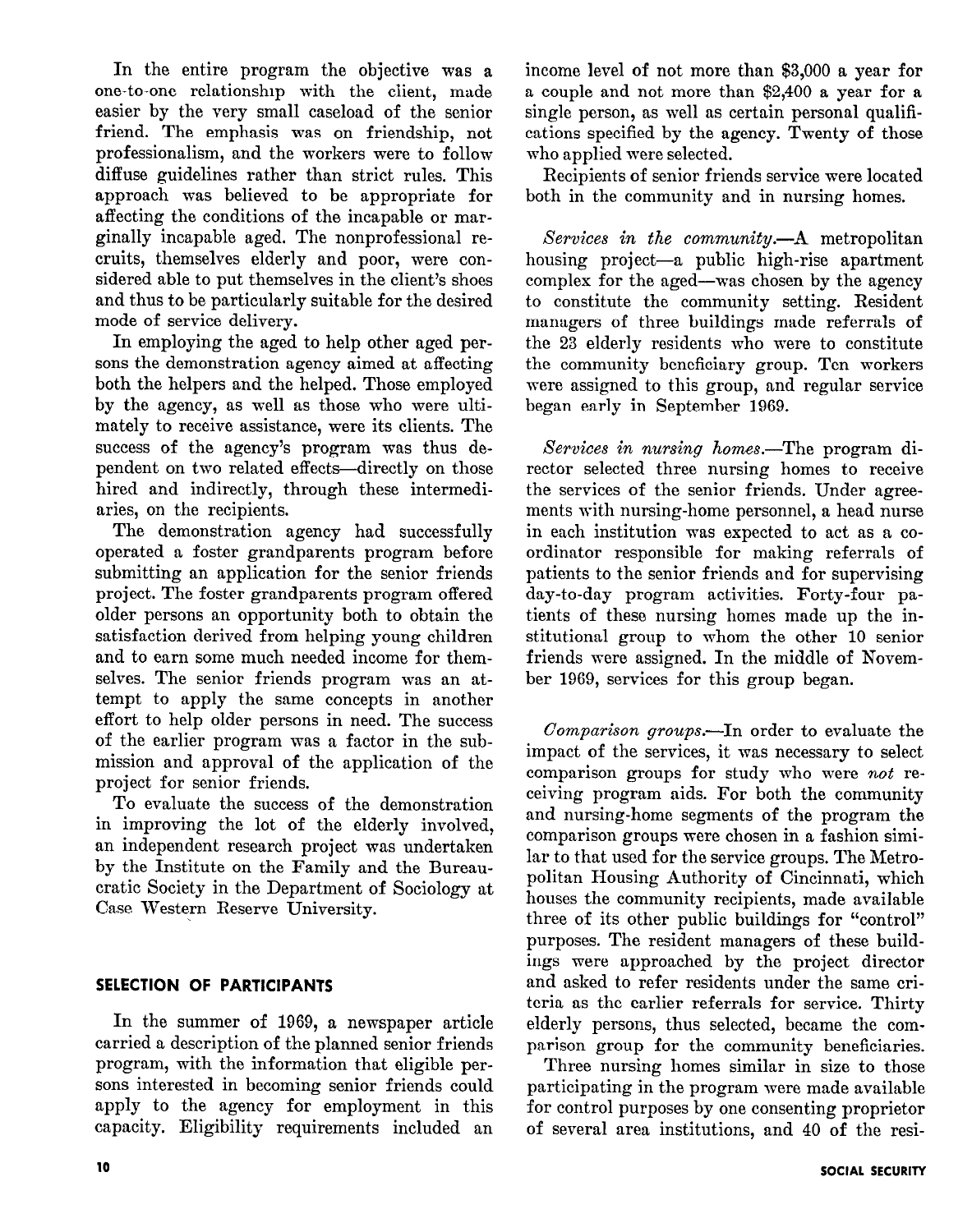dents of these homes were selected on the same basis as the program's nursing-home recipients of the service.

Twenty "foster grandparents," chosen from a program also directed by the senior friends project head, constituted the comparison group for the senior friends themselves. Here the function of the comparison group was to determine if the program could match the success of the foster grandparents program in offering elderly persons of similar backgrounds satisfying employment.

## PROGRAM GOALS

Among the program's operational goals for the beneficiaries, major emphasis was given to the formation of personal one-to-one relationships between the workers and their clients, not only for greater ease in meeting individual needs but also as an independent value in itself, For those in the community, assistance in home management and closer intergration of the aged person with his social environment were specific goals related to client needs. These goals are considered operational inasmuch as they provided the means of reaching the following long-range objectives of the program: (1) The personal survival of the beneficiary, (2) maintenance of his living independence, if he was in the community, and (3) his personal contentment.

The effects of the program on the senior friends, who found in it a much-sought-after employment, were expected to be different from the effects on the recipients. For these workers, the operational goals were a meaningful job, job satisfaction, and effectiveness in carrying out work tasks. In addition, though the long-range criteria for "success" are elementary for the recipients (survival, living independence, and contentment), for the workers "success" is both more subtle and more inclusive.

Separate sets of goals were formulated for the two groups of clients because each has a different potential. For the healthy elderly who are able to work one strives not only to alleviate stress but to enrich their lives and bring about a higher level of social functioning with accompanying psychological returns. Improved economic resources, increased social integration, personal contentment, and a positive self-image

thus become the long-range objectives. The program goals for workers and for clients are, of course, inextricably intertwined, since achievement of worker goals would lead to success in reaching the operational goals for the recipients.

## EVALUATION METHOD

In accordance with the evaluation plan, the principal tool used for collecting data was the formal interview, using a structured questionnaire modified to meet the specific situations of the various subgroups. As the program began, the recipients were interviewed either at their homes or in nursing homes by means of a structured questionnaire. Concurrently, the two comparison groups were selected but not interviewed. Six months later, a postinterview was obtained from the two service groups and the two comparison groups were also interviewed. Twelve months after service began, all these groups were rechecked in order to learn the survival and relocation status of the respondents.

The senior friends were interviewed in the beginning of the demonstration year, and both worker and comparison groups were interviewed 12 months later. (An additional interview at 6 months covered only the areas of worker-client relationships.)

Some of the questions in these interviews produced scales that permitted the measuring of diagnostic and outcome criteria on which the analysis of the program centered. Two experienced interviewers and the field director conducted all interviews.

For the senior friends and the foster grandparents, as well as for most community recipients and their comparison group, interviewing was carried out smoothly and without difficulty. In the nursing homes, interviewers met with situational and personal resistance resulting from institutional factors of which the researchers became aware in the process of administering the interviews. These factors in themselves constitute meaningful findings with respect to the entire senior friends' venture into nursing homes.

An exclusive private interview with a nursinghome patient was in many cases impossible to secure. During most of the daytime hours, patients were gathered in the recreation room-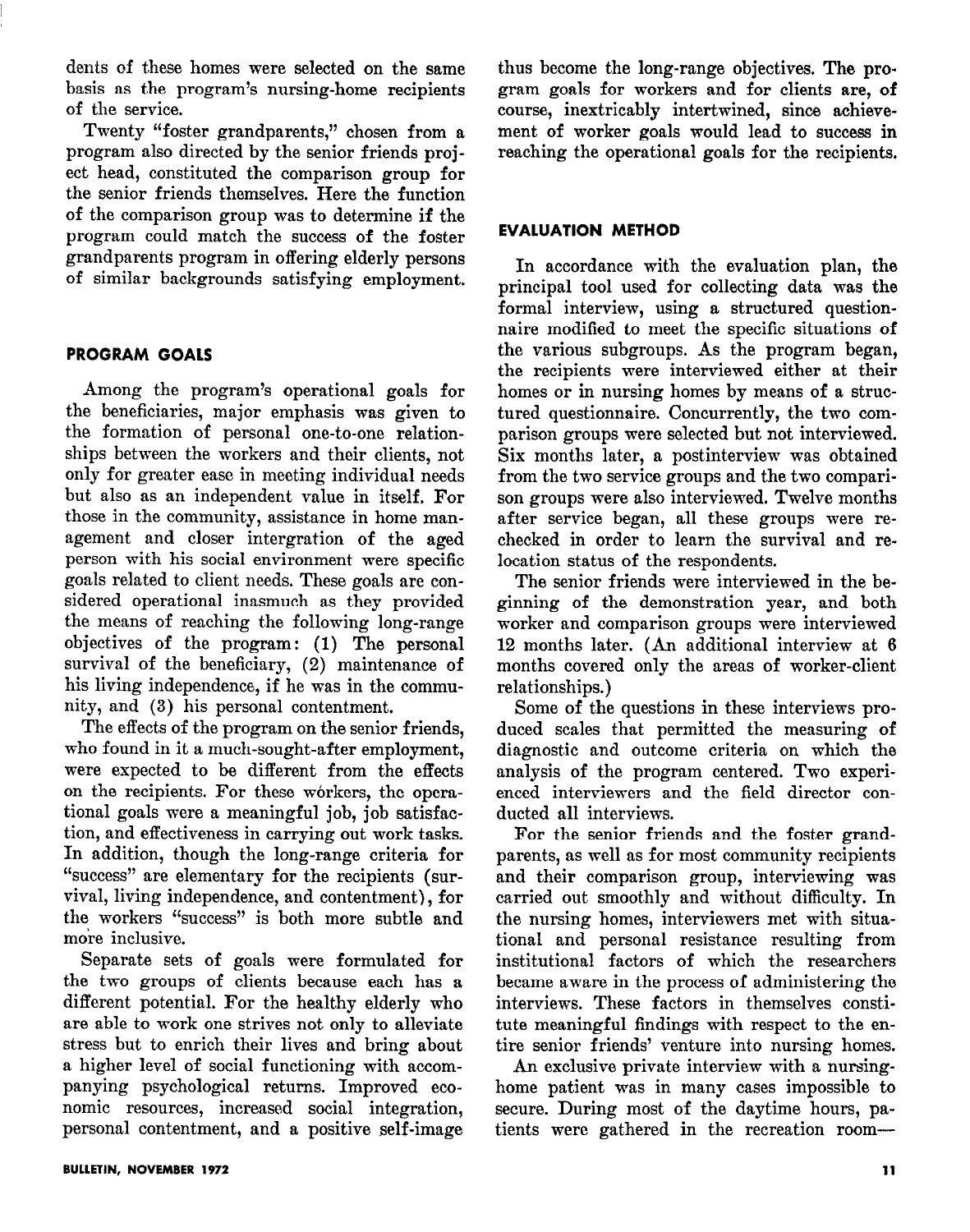where a television set commanded the attention of all present-or in the dining room or other communal location. The omnipresence of the group in circumstances of "batch living" did not always mean alert, active interest in the social surroundings. On the contrary, many of those within the group were withdrawn and indifferent. Yet the presence of others, either active or inactive, or the compelling attraction of a TV program presented a major obstacle to the interviewer. Furthermore, some patients were unable to understand questions, others gave grossly inconsistent answers, and some could not grasp the meaning of the desired personal communication.

Many of the nursing-home clients were physically and mentally impaired, but the impact of their institutional confinement had more farreaching consequences in limiting their potentialities than their illness alone would have implied. Staff members tended to manifest a lack of concern for the resident as an individual and showed a tendency to stereotype and oversimplify. Though the interviewer's visit was scheduled with the full consent and at the convenience of the institution's staff and a list of the respondents was submitted in advance, staff members did not explain the forthcoming visit to the patients or prepare them for it.

The prevailing attitude in the nursing homes was that residents do not lead personal lives that may include activities occupying their individual time or attention. Their time is thus unfilled unless the institutional schedule otherwise dictates. Stereotyping of patients, particularly with respect to their mental difficulties, was frequent.

Very often, patients are labeled senile by staff members and considered incapable of comprehending verbal approaches. Any obstacle in communicating with them is used as an excuse for abandoning efforts in this direction. On many occasions the interviewer was discouraged by staff members from initiating an interview with a patient "known" to be "senile" or from persisting in efforts to make herself understood by a socalled senile patient.

These experiences of the interviewers served the purpose, however, of pointing up the need for reconstructing the dynamics of the task the senior friends were to perform in the nursing homes. If underlying institutional structure and

attitudes affected the interviewer's efforts, clearly they would affect even more the work of the senior friend who had to carve out a continuous role within the system as it exists.

## FINDINGS

The study data on the workers show that the operational goals of providing meaningful employment and job satisfaction were reached. All the senior friends viewed their work as satisfying and valued their work experience. It was not clear, however, that those working in the community appreciated their role in terms of the larger goals of the program, despite their involvement in personal relationships with their clients. They exhibited a narrowness of focus that did not go beyond the concrete tasks they performed. Nor was there apparent any awareness of the worker-client relationship as an element of importance in their assignment. Those who provided services in the nursing homes, on the other hand, appeared better able to see their work in the context of an overall set of services to their clientele.

From the viewpoint of job effectiveness, workers in the community succeeded in carrying out the services as planned. Those working in the nursing homes were unable to do so and adopted a new pattern of activities and goals.

The tasks performed by the senior friends in the community varied somewhat from case to case, since the needs of each recipient determined the type of assistance. In most cases, they engaged in housekeeping chores (cleaning, laundry, ironing, cooking), errands and escort services (marketing, paying bills, cashing checks, escorting to doctor's office), and companionship (talking about, family, chatting, writing letters). The workers manifested readiness to meet unpredicted needs characteristic of the uncertainty of the lives of those whose physical and mental health is continuously declining.

The goal of creating one-to-one personal relationships with clients was not reached in the nursing homes. A pattern of long individual visits with clients, originally planned, was abandoned early in the year. Coordinators at the nursing homes felt that a 2-hour period for each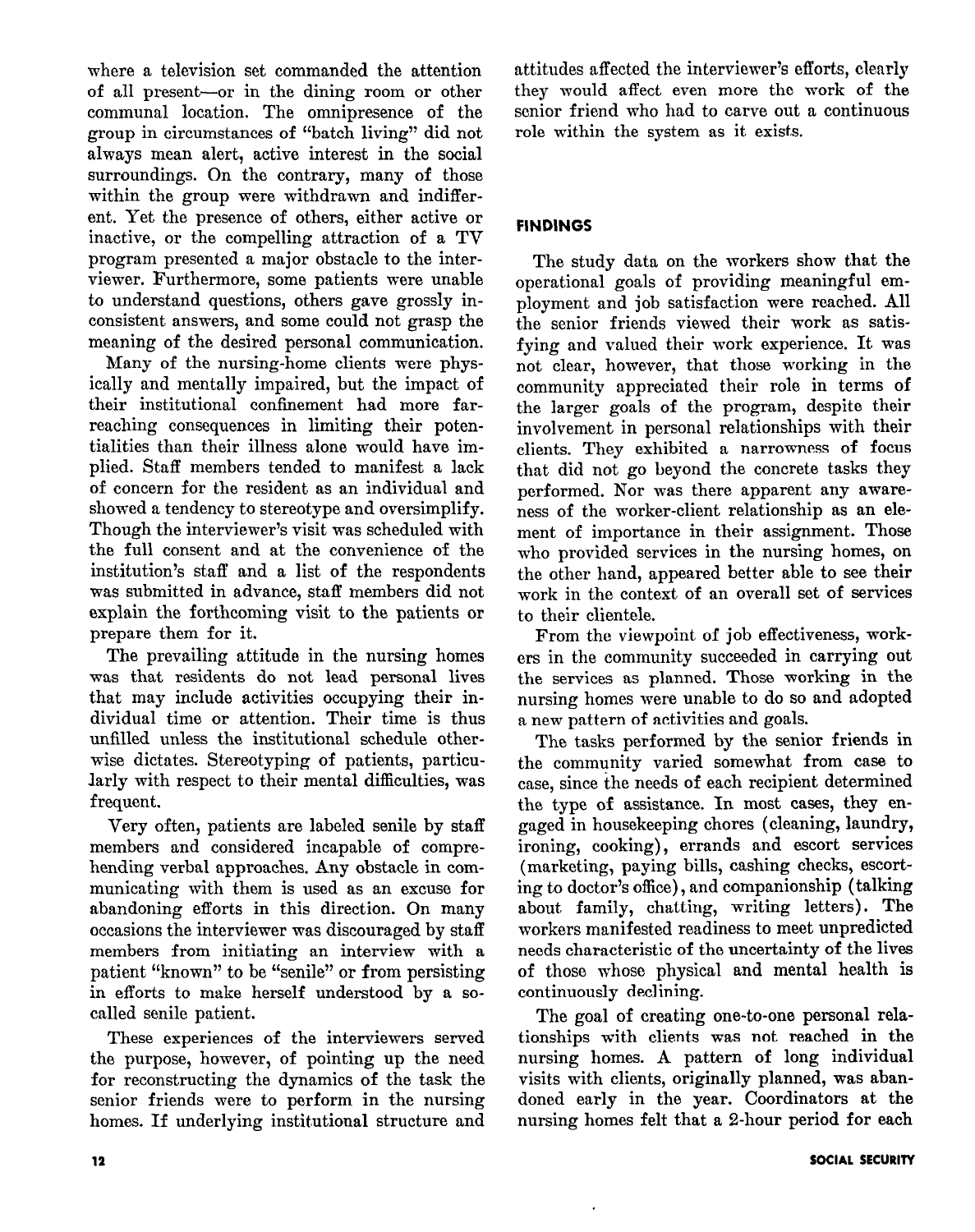recipient was an excessively long timespan. The program director then suggested a l-hour daily visit with each of four clients. It was not possible to follow this shortened schedule, however. Coordinators viewed even an hourly visit as inappropriate, since they felt there would not be enough to do or to talk about.

Workers were channeled by nursing-home personnel to recreational group work and encouraged to talk to any patient who seemed to respond favorably to their initiative. In the course of a day's work, the senior friends helped patients dress, brought those restricted to wheelchairs to areas of activities, helped feed patients and read to them, and organized group recreational activities.

It is apparent that the nursing-home situation did not provide fertile conditions for the emergence of personal relationships or for individualized service to the elderly. The aggregation of patients for most of their daily activities, the routinization of most aspects of life, the emphasis on impartiality that predominates on all levelsall these institutional characteristics militated against close personal interaction between the residents and the senior friends.

Measured against the ultimate criteria of improved economic resources, social integration, and contentment, the gains for the entire group of workers were considerable. With respect to the fourth ultimate criterion-positive self-imagethe results were different for the two types of workers. Being a senior friend in the community promoted a favorable self-image, but working in a nursing home affected the self-image negatively to some degree.

For the recipients, the outcome of the services varied generally in the two settings. The program's operational goals were successfully reached for the community recipients, except the aim of bringing about closer social integration of the client with his social environment-his family and his friends, in other words. The community client enjoyed close personal relationship with his senior friend, who proved to be sensitive to the client's needs and ready and able to serve them. Though the worker was unable to bring about an active concern on the part of family, friends, or neighbors, she herself provided needed companionship and assistance.

The findings related to the ultimate criteria

of survival and institutionalization are ambiguous: The recipients had lower mortality rates but higher institutionalization rates than the comparison groups. Nevertheless, many of those interviewed manifested improvement in their level of well-being. The program succeeded particularly in raising the contentment of the most desolate among the recipients. Those with no family in the area responded to the help and friendship with increased morale, but those with some family nearby seemed to respond less favorably to the assistance of the nonfamily worker.

A group of elderly persons who refused service were followed up in the same fashion as the program clients. Though their personal characteristics and family networks were similar to those of the clients, their average contentment score-measuring their feeling of well-beingwas higher. This finding has significant implications for the services.

For recipients in nursing homes, the operational goals of forming meaningful relationships with the workers and of gratifying needs on an individual basis were not attained. Survival-the first ultimate goal—was not successfully effected. It appeared from the interviews with recipients, however, that some gains in contentment were achieved as a result of the gencrally increased services and the attention afforded by the senior friends' presence in the nursing homes.

## CONCLUSIONS

On the basis of these findings and the interpretations given to them, one may conclude that the senior friends program succeeded in reaching the goals originally set for the workers and for the recipients of the services who resided in their own homes in the community. For the recipients in nursing homes, operational goals were not reached as planned; these goals were replaced by others toward which the workers directed their efforts effectively. There is some indication that ultimate goals for these recipients were thus reached by the substitute means developed in response to the realities of the organizational constraints of nursing homes as institutions.

The following comments on the administration of social service to the elderly are given not as authoritative conclusions but as ideas worthy of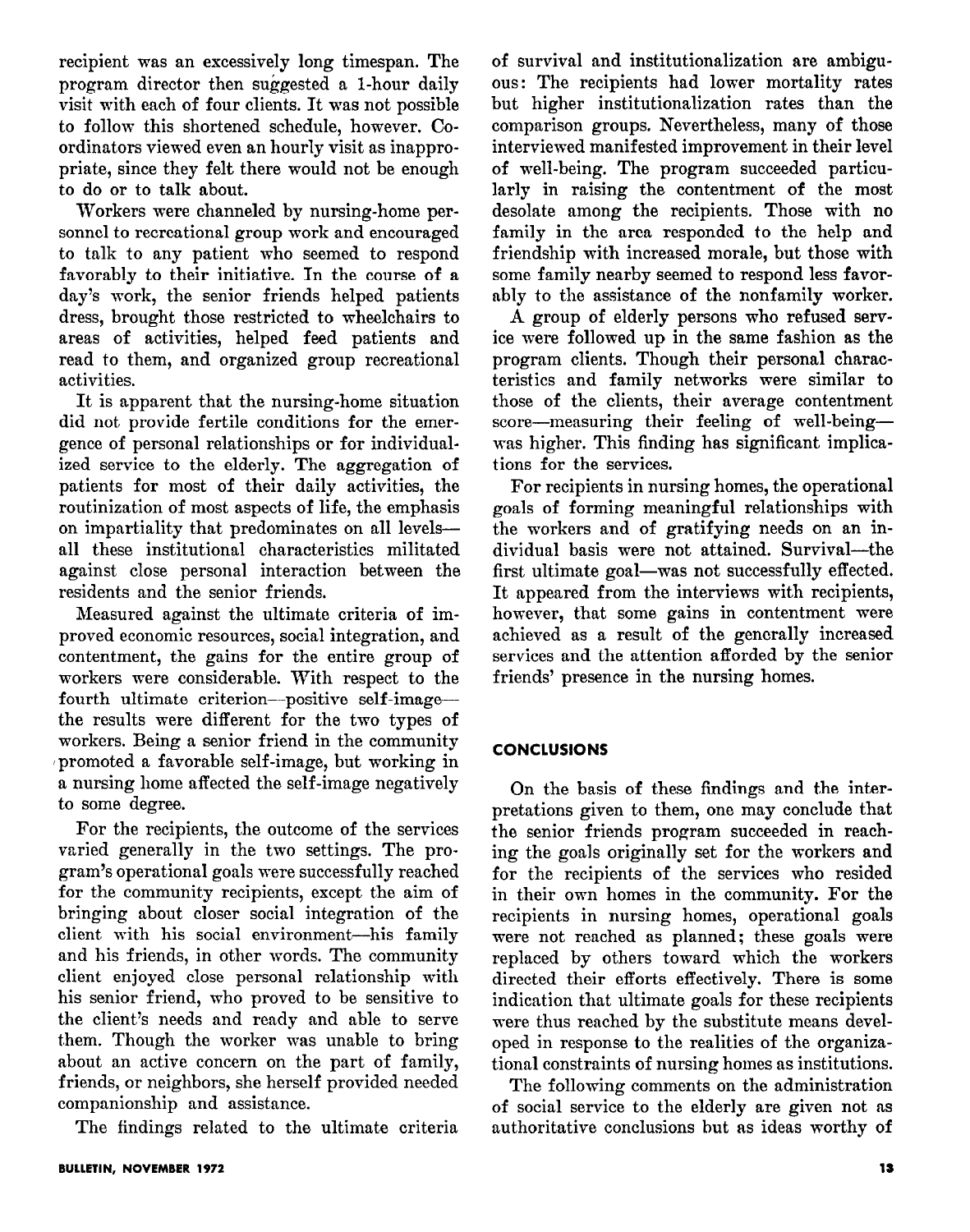consideration in an area already complex. They arise out of the evaluation of the data and experiences of the program and are designed to suggest more effective methods of service delivery.

1. The engagement of service with clients ought to be welcomed by the clients, if not initiated by them. Social service does carry the burden of advertising what it has to offer and of informing effectively those who are rightfully entitled to it, as well as the responsibility for the procedures for delivery of service, but it ought, wherever possible, to leave to the client the decision of when to initiate intervention and the scope of service most suitable. Many cases do call for intervention in the face of client resistance; as a rule, however, the client has an inherent right in the matter and indeed may be the best judge of his needs.

The elderly, in particular, who are known to be highly reactive to changes in their relationship to their environment, should be approached by any service agency with restraint. Their subjective view of their status must be understood by the worker. Self-sufficiency may be a crucially held value, and any imposed change a major threat. The relatively high morale of those housing-project dwellers who refused service can be explained by their pride in their self-sufficiency.

2. Gains in contentment were greater for community recipients of the service who had no family network available than for those with family ties-a finding that raises the issue of the linkage between the role of a social bureaucratic agency and the family in caring for the needy aged. It suggests that, in the absence of family, social service has the capacity to fill the gap and substitute for lost kin. The senior friends' service increased the faith of those with no relatives that their daily lives can continue without drastic change. For those with family in the area, the fact that an agency worker was actually doing what a family member ought to be doing may have underlined the unpleasant fact that their family had failed them.

The increased care required by the ailing aged puts such stress on their relatives that the burden may be too great for most families. Limited resources in money, living space, time, and energy often combine with psychological factors to create in the aged person's family unresolved conflicts about the responsibilities and actual management of care. For the elderly with family members around, the needed social service would be more effective if it elicited the cooperation of the family and were perceived and formulated as a family enterprise. In other words, social service, instead of being an independent and alternative agent of intervention, ought to attempt to be a family ally that offers assistance when caring for the aged member is too great a burden.

3. The experience with the nursing homes brought into sharp relief the constraints that institutional structures impose on the kinds of service that workers can offer. Personal attention to individual residents is a virtually unattainable objective in the setting of proprietary nursing homes. Yet providing the service of senior friends in the form of recreational enrichment and added manpower to answer patient needs may produce increased patient contentment and comfort. This improvement is greatly needed in the nursing homes and is worth the effort and expense.

If attending to patients as individuals were to remain as an objective, some changes in the structure of nursing homes would be required. Workers such as the senior friends who were attempting to achieve a personal relationship with patients would have to have a different status in the organization. They could no longer appear as guests but would have to become members of the system, with their roles explicitly defined. Their status would have to be supported by suitable structural elements such as a social service department within the institution-with its own jurisdiction, area of power, and responsibilities. Only through organizational reinforcements such as these can workers pursue an objective that now stands as a high ideal, with no machinery to carry out its commandments in practice.

4. The senior friends who worked alone in the community and succeeded in forming personal relationships with clients that provided a basis for individualized services could not be expected to have the perspective provided by professional training, which would have helped them grasp the total scheme of the service. They seemed unaware that the tasks they executed were related to a hoped-for result in the client. In other words, they did not explicitly view the continued independent living of the client and his feelings of well-being as goals for which chores such as shopping, cooking, and cleaning constituted the means. Yet emphasis on the desirability of a